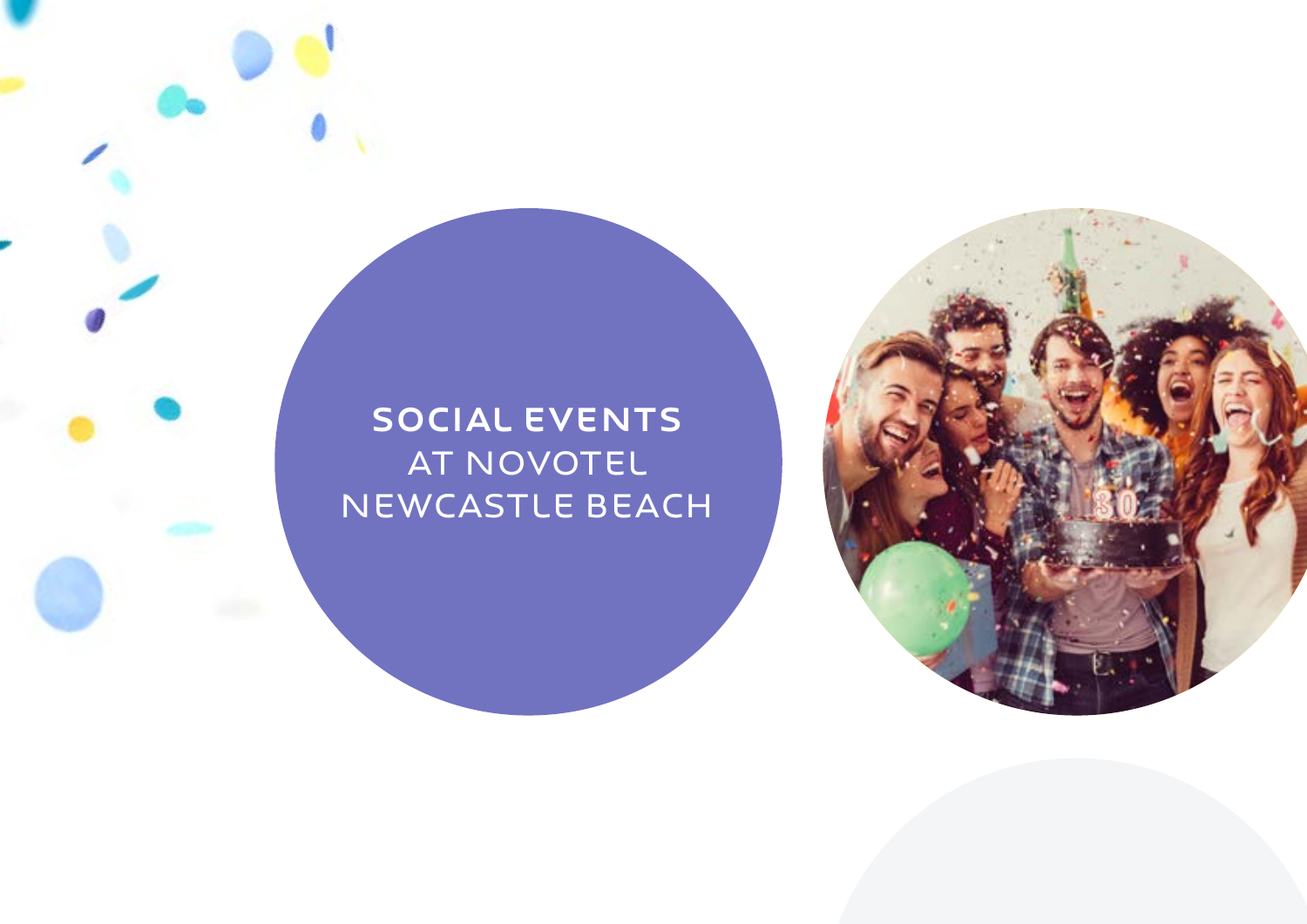**DESTINATION AND OVERVIEW** 

# NOVOTEL HOTELS & RESORTS

# NEWCASTLE BEACH

Novotel Newcastle Beach is situated on the doorstep of one of the best surfbreaks in Australia, Newcastle Beach.

The hotel commands the corner of a quaint beachside city block surrounded by renowned Newcastle restaurants, cafes and bars that make it the perfect destination for social gatherings and special events. Shopping precincts, art galleries and picturesque coastal walks are also a moment's walk away.

Novotel Newcastle Beach offers three flexible conference rooms that can accommodate larger dinner and cocktail events through to small intimate affairs. Our dedicated and experienced event coordinators makes the entire process a seamless experience.



# Novotel NEWCASTLE BEACH

5 King Street Newcastle NSW 2300 AUSTRALIA Tel: +61 2 4037 3703 Fax: +61 2 4032 3799 Email: events.novotelnewcastlebeach@accor.com.au

# GETTING HERE

 $\Box$ 

- By Train: Station- 3km
- By Lightrail: Station- 200m
- By Plane: Newcastle Airport- 35km
- By Car: 2 hours drive north of Sydney via the M1
- By Bus: Easy access to bus stops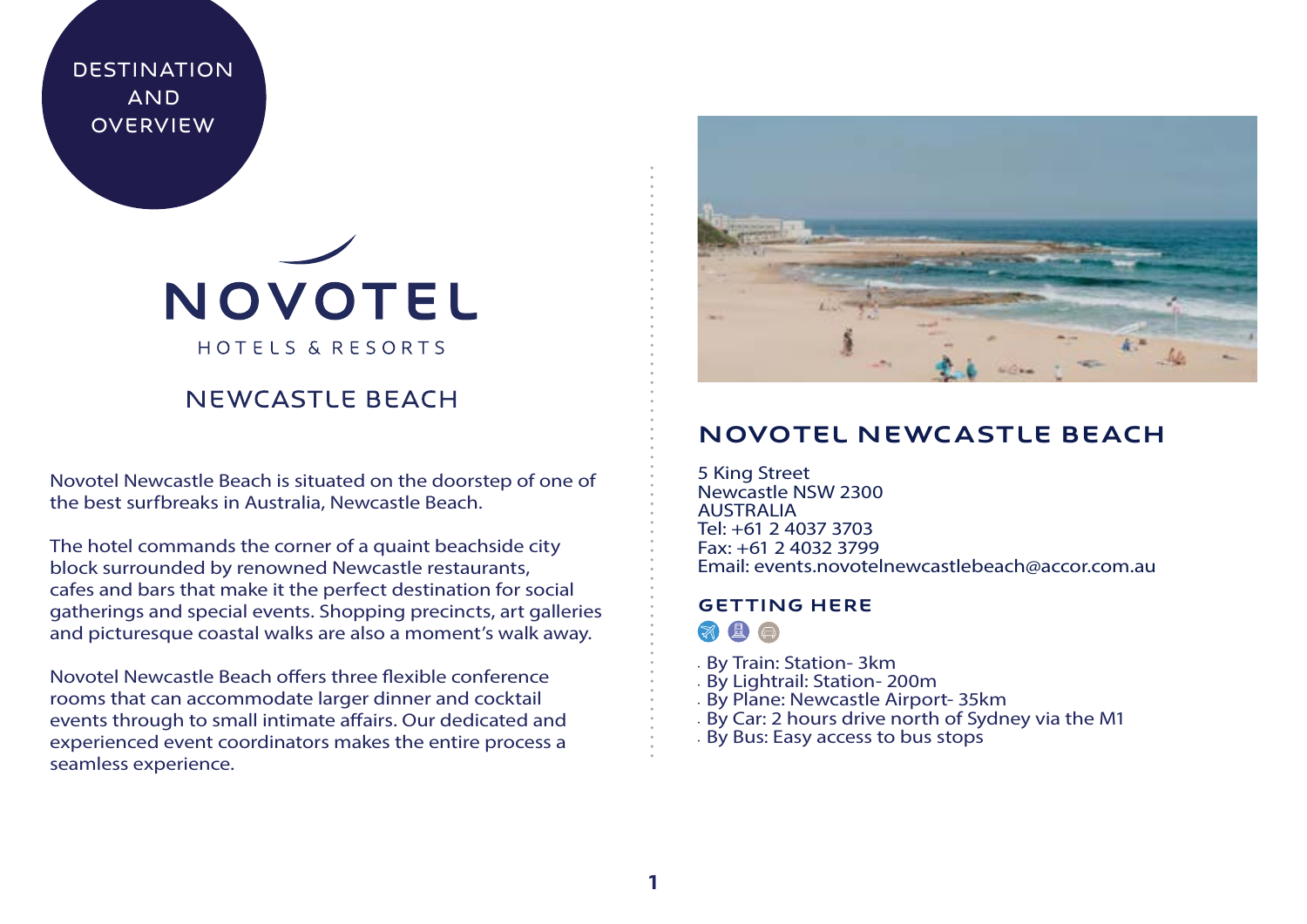# Mix and Match

Whether you're celebrating a birthday, engagement, hens party, baby shower or any type of special event, Novotel Newcastle Beach has a space and menu to suit you.

Choose from one of our three flexible function spaces, select a menu (or mix and match your own), choose a beverage package and any of our other added extras to ensure your event is unique and perfect for you, all while ensuring you stay



# **SPACES**

# function rooms

Our function facilities are spacious, customisable and flexible. Wow your guests with floor-to-ceiling windows in all rooms offering stunning photographic backdrops.

| Room                       | <b>Banquet Style</b> | Surface $(M^2)$ |
|----------------------------|----------------------|-----------------|
| <b>Morrow II</b>           | 30 people            | 41              |
| <b>Newton</b><br>Boardroom | 40 people            | 48              |
| Morrow I                   | 100 people           | 125             |
| <b>Morrow</b><br>Combined  | 140 people           | 178             |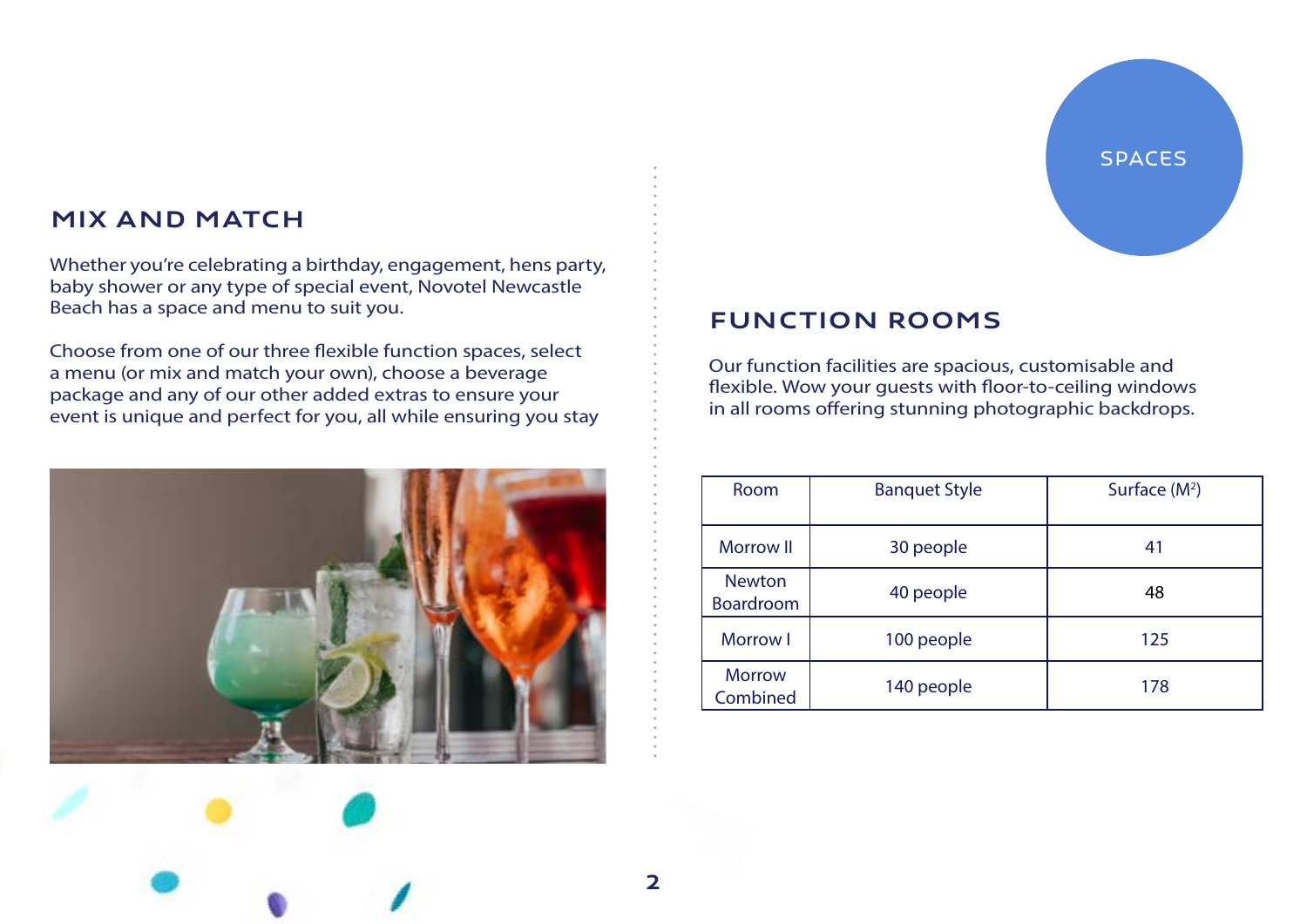



MORROW I ROOM NORROW II ROOM



NEWTON BOARDROOM MORROW ROOM

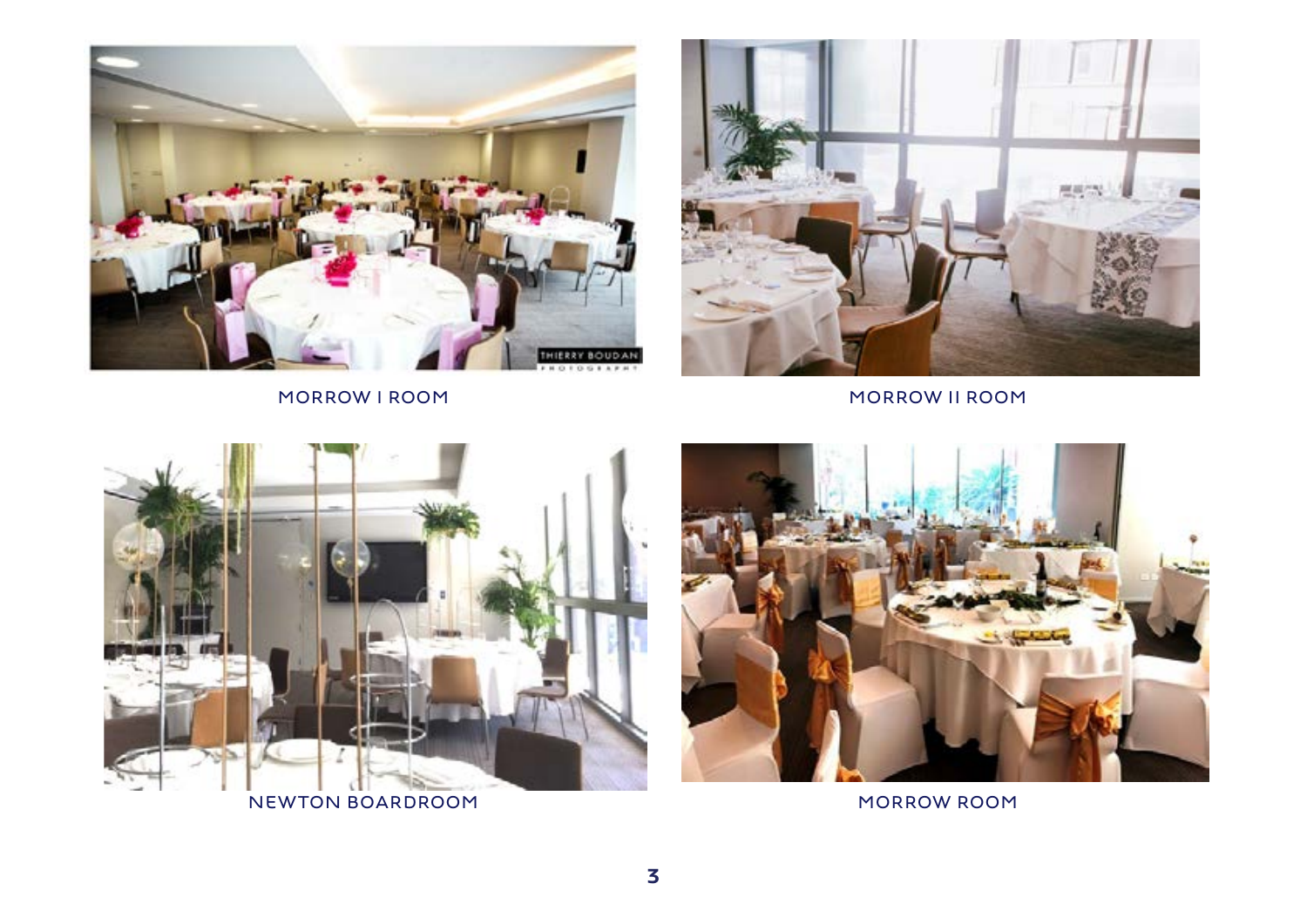# MENU **OPTIONS**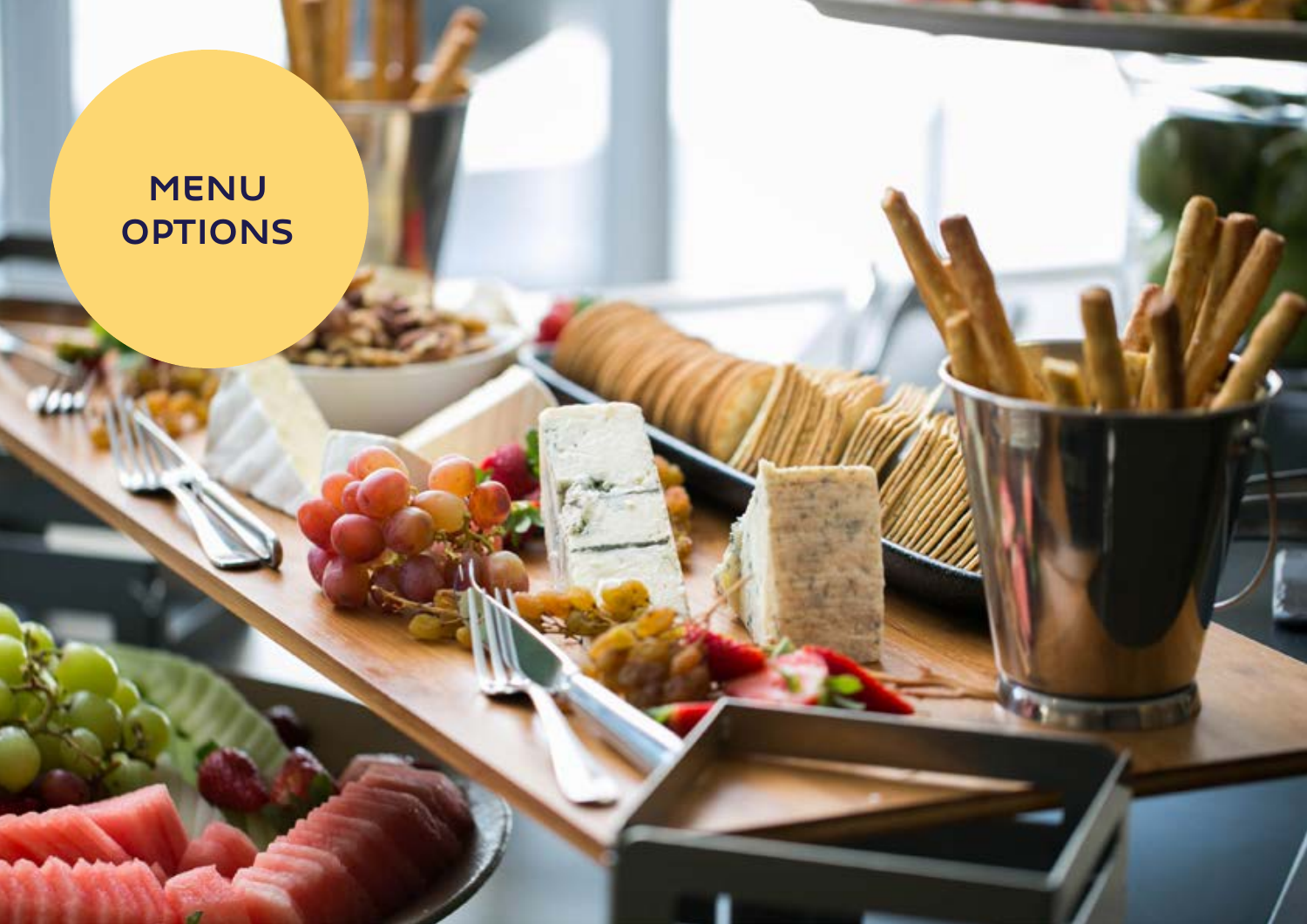# Grazing **STYLE**

# Grazing style menu \$49 per person

Served on arrival, our grazing table is designed to be a colourful attraction for all guests to gather around while mingling and interacting with one another.

A perfect light catering option for any function or event.

Included will be a selection of:

- 3 Charcuterie meats varieties
- 4 types of soft and hard cheese
- Grilled & marinated vegetables & olives
- House made dips
- Lavosh, water crackers & grissini fresh breads
- 1 canape style dish
- 2 chef's selection of individual salad boats
- 3 chef's selection of pizzas

\*Minimum 30 people



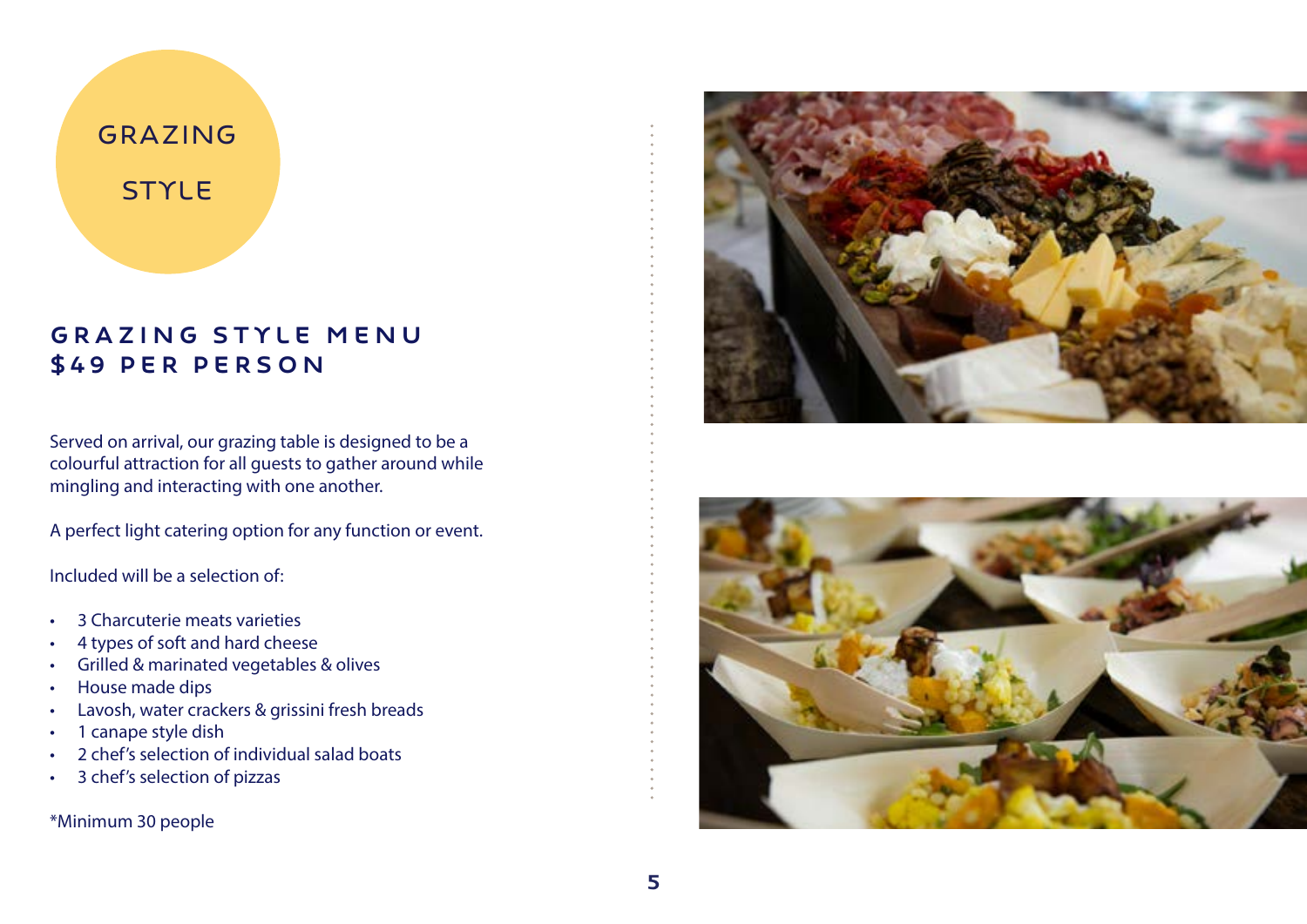# CANADÉ

packages

# canape package 1 \$45 per person

Selection of 3 hot and 3 cold canapés, 1 substantial and 1 dessert canapés

# canape package 2 \$65 per person

Selection of 3 hot and 3 cold canapés, 2 substantial and 2 dessert canapés

# Additional Items

\$4.00 PER PERSON Additional hot, cold or dessert canapé

\$6.00 PER PERSON Additional substantial canapé

# Cold Canapés

- Smoked salmon and cream cheese with rye crumble
- Prawn ceviche with lime, avocado and crisp tortilla
- Sundried tomato and goat cheese tartlet (v)
- BBQ peking duck and Asian herb salad
- Vine ripened tomato and olive bruschetta (v)
- Smoked chicken, grape and walnut salad (gf)
- Mini pork belly with pineapple chilli salsa (gf)
- Thai rice paper rolls with sweet chilli (v, gf)
- Selection of house made sushi pickled ginger and soy (v, gf)



- Lamb and rosemary koftas with cucumber raita (gf)
- Satay chicken skewers with peanut dipping sauce
- Mini vegetable spring rolls (v)
- Seared Canadian scallops with roast capsicum salsa (gf)
- $\cdot$  Spinach, zucchini and feta roll (v)
- Panko crusted king prawns with lemon aioli
- Selection of mini gourmet pies
- Braised beef cheek and caramelised onion tart
- Roast pumpkin, leek and feta tartlet (v)
- Wild mushroom and brie arancini pesto aioli (v, gf)

# Dessert Canapés

- Mini vanilla brulees (gf)
- Strawberries and cream with Belgium chocolate
- Mini apple crumble
- Washed rind, toasted sour dough, baked pear
- Portuguese tarts
- Seasonal fruit flan
- Petit pecan pie
- Chocolate fudge cake
- Passion fruit cheese cake

# Substantial Canapés

- Pulled pork slider with red cabbage and apple compote
- Waygu beef cheek slider with caramelised onion, tomato, rocket
- Seafood fritto misto fried whiting , squid, prawn with lemon aioli
- Wild mushroom risotto, white truffle oil and grana padano (v, gf)
- Smokey chorizo, chicken and prawn paella (gf)
- Chicken Mie Goreng Indonesian stir fried noodle boat
- Salad of duck confit marinated feta, pear and caramelised walnuts
- BBQ pork belly tortillas with avocado and Mexican salsa

• \*Minimum 30 people

• •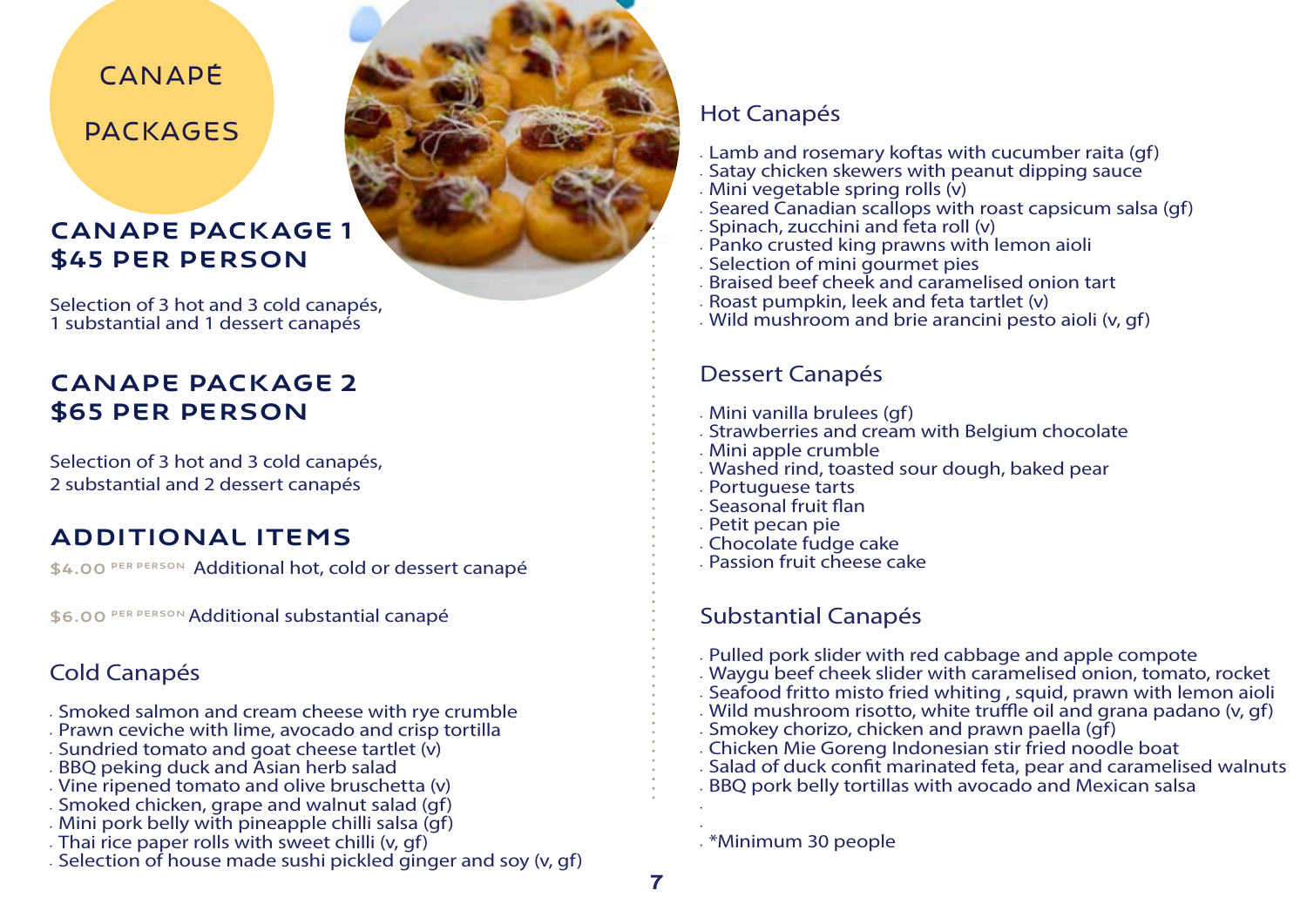# BUFFET

# MENU

# Buffet Menu \$60 per person

### Hot Selection

- Horseradish and herb crusted rare beef sirloin, red wine jus
- Pan seared Atlantic salmon, tomato ratatouille
- Lemon and thyme roasted corn fed chicken, aged balsamic roasted root vegetables

### Sides

- Parmesan and sage dauphinoise potatoes
- Steamed sweet corn, sea salt flakes
- Green beans with toasted almonds

# **Salads**

- Fresh garden salad red wine vinaigrette
- Green bean, chickpea, cherry tomato and almonds
- Roasted sweet potato, pinenut and parmesan
- Rocket, pear and walnut salad

# **Desserts**

- Seasonal fruit platter
- Individual Pavlova, mixed berry compote and vanilla cream
- Assorted petit cakes
- Cheese platter served with quince paste, dried fruit, crackers

Menu is served with bread rolls and includes tea & coffee station

\*Minimum 20 people



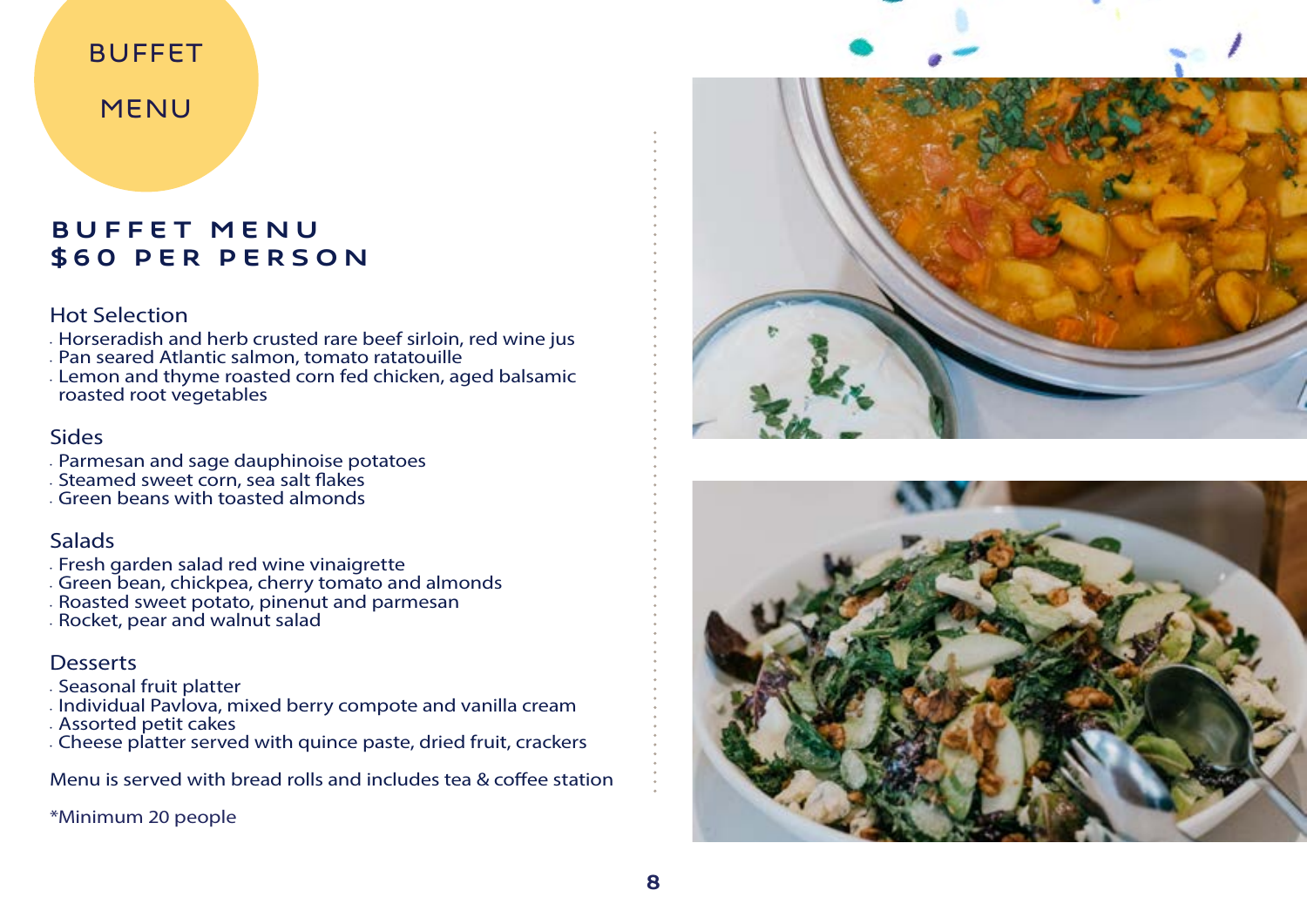

# 2 course option- \$60 per person

Entree and main, or main and dessert Choose two dishes per course to be served alternatively

# 3 course option- \$70 per person

Entree, main and dessert. Choose two dishes per course to be served alternatively

Menus are served with bread rolls and inclusive of tea and coffee station

### Entrée

- Seared king prawns, pico de gallo, avocado tian, lemon oil
- Wood smoked chicken, witlof, black grape and walnut salad, verjuice dressing
- Apple cider braised pork ravioli, sea salt crackling and chunky tomato sauce
- Charred lamb fillet, sweet potato puree, blistered cherry tomato and rosemary jus
- Five spice duck breast, warm green bean and asparagus salad, shaved almonds
- Roasted pumpkin and ginger soup, crème fraiche sunflower granola (v)



# Main

- Pan seared chicken supreme, roasted sweet potato, broccolini, red wine jus
- Char grilled lamb rump, crushed herb potato, dutch carrots, salsa rossa
- Kumara and parmesan ravioli, radicchio, sage burnt butter (v)
- Barramundi fillet, roast fennel, cavolo nero, saffron beurre blanc
- Beef sirloin, potato galette, green bean, mushroom ragout
- Grilled pork cutlet, apple and red cabbage compote, sautéed kipflers, calvados reduction

# **Dessert**

- Sticky date pudding, butterscotch sauce, vanilla cream
- Frangipane tart, raspberry coulis, double cream
- Vanilla bean panna cotta, mixed berry compote, almond praline
- Dark chocolate tart, candied orange and farmhouse cream
- Individual pavlova, strawberries and passionfruit salad
- Warm chocolate macadamia brownie, salted caramel sauce, double cream

• \*Minimum 20 people

• •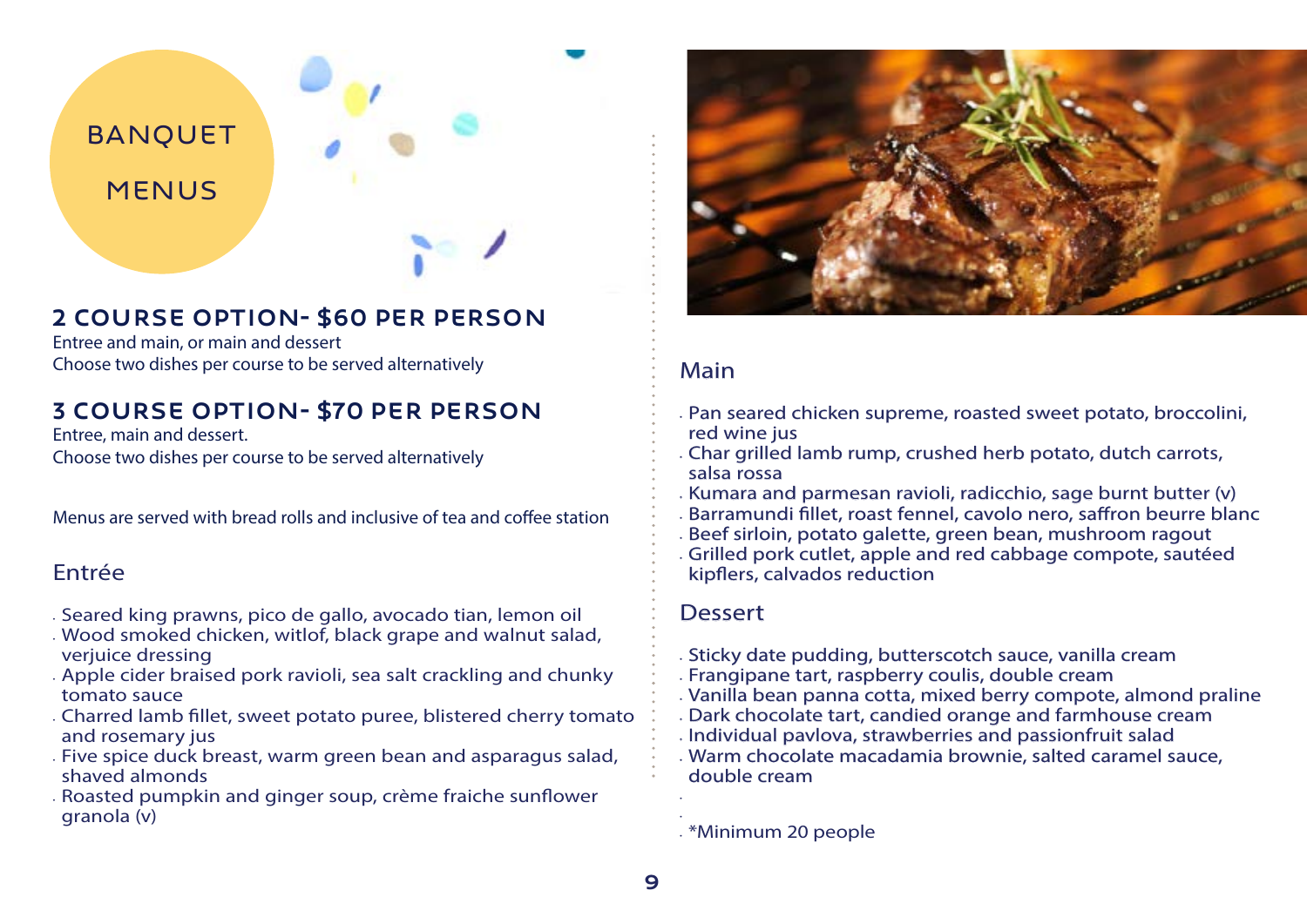# BEVERAGE **OPTIONS**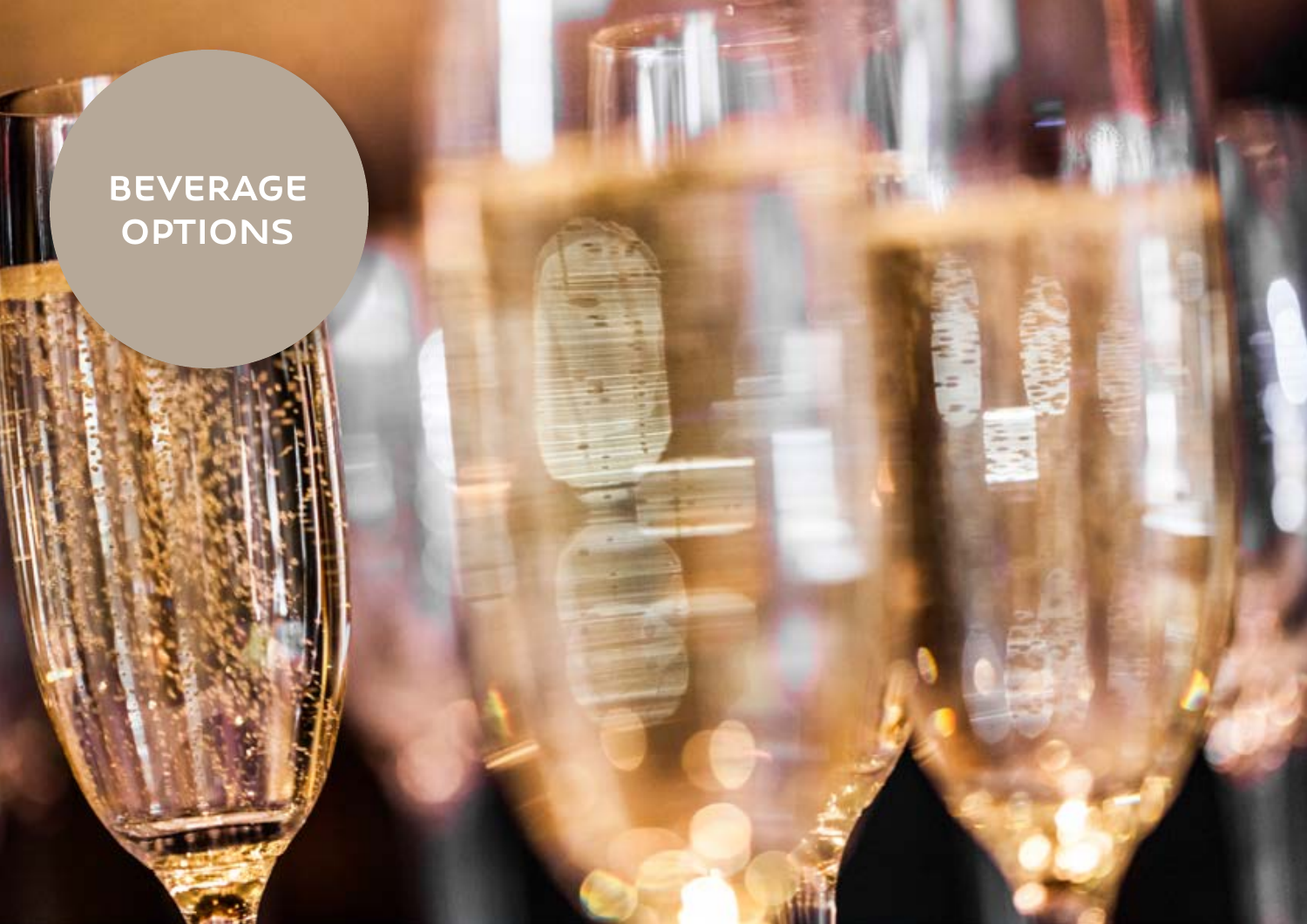# Beverage **PACKAGES**

### SILVER PACKAGE

PRICE per person

| 1 hour  | \$26.00 |
|---------|---------|
|         |         |
| 2 hours | \$32.00 |
| 3 hours | \$37.00 |
| 4 hours | \$44.00 |
| 5 hours | \$48.00 |

Bancroft Bridge NV Sparkling Brut

Bancroft Bridge Semillon Sauvignon Blanc

Bancroft Bridge Shiraz Cabernet

Sydney Brewery Lager Sydney Brewery Pale Ale James Boags Premium Light

Soft drinks, orange juice and iced water

### GOLD PACKAGE

PRICE per person

| \$29.00 per person |
|--------------------|
| \$35.00 per person |
| \$40.00 per person |
| \$47.00 per person |
| \$51.00 per person |
|                    |

Tyrrells Moores Creek Sparkling Brut

Tyrrells Moores Creek Semillon Sauvignon Blanc OR Tyrrells Moores Creek Chardonnay

Tyrrells Moores Creek Shiraz OR Tyrrells Old Winery Pinot Noir

Sydney Brewery Lager Sydney Brewery Pale Ale James Boags Premium Lager James Boags Premium Light

Soft drinks, orange juice and iced water

### PLATINUM PACKAGE

PRICE per person

| 1 hour  | \$33.00 per person |
|---------|--------------------|
| 2 hours | \$39.00 per person |
| 3 hours | \$46.00 per person |
| 4 hours | \$51.00 per person |
| 5 hours | \$55.00 per person |

### Rococo Premium Cuvee Sparkling

3 Tales Sauvignon Blanc OR Tyrrells Semillon

Tyrrells Shiraz OR Philip Shaw The Conductor Merlot

Sydney Brewery Lager Sydney Brewery Pale Ale Little Creatures Pale Ale Sydney Brewery Cider James Boags Premium Light

Soft drinks, orange juice and iced water

### ADDITIONAL OPTIONS

Basic Spirits With mixer \$8.00 per serve

Smirnoff Vodka Johnnie Walker Red Gordons Gin Jim Beam Bundaberg UP Rum Southern Comfort Bacardi Jose Cuervo Especial Tequila

Premium Spirits With mixer \$10.00 per serve

Absolut Vodka Canadian Club 42 Below Vodka Johnnie Walker Black Bombay Sapphire Gin Jameson Irish Whiskey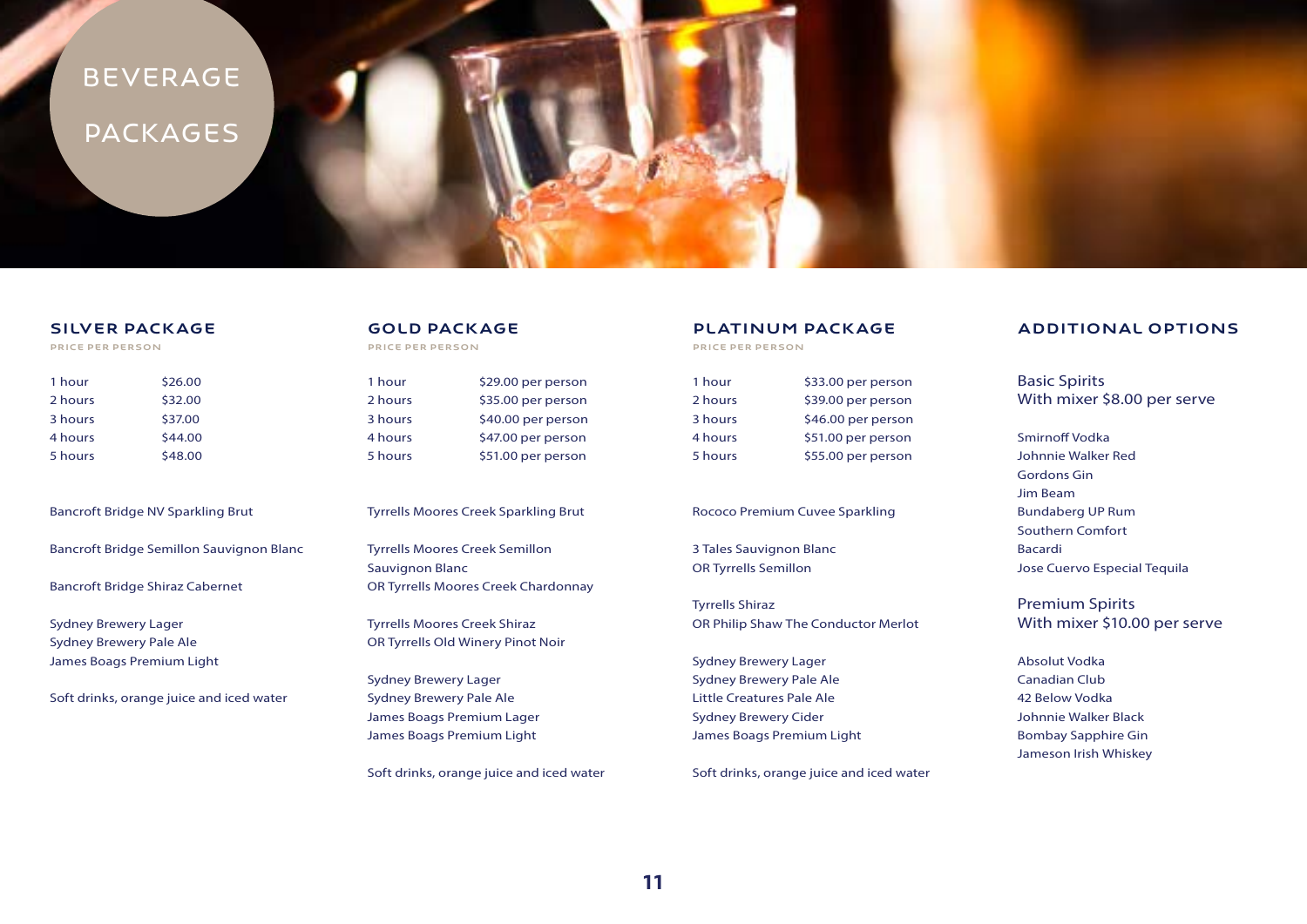### Sparkling wine

Bancroft Bridge NV Brut \$34.00 bottle | \$9.00 glass De Bortoli King Valley prosecco (200ml) \$10.00 bottle Rococo Premium Cuvee \$38.00 bottle Emeri Moscato (250ml) \$12.00 bottle

### **CHAMPAGNE**

NV Moët & Chandon Imperial \$99.00 bottle NV Veuve Clicquot Yellow Label Brut \$125.00 bottle

### WHITE WINE

Bancroft Bridge Semillon Sauvignon Blanc \$34.00 bottle | \$9.00 glass Bancroft Bridge Chardonnay \$34.00 bottle | \$9.00 glass Bancroft Bridge Rose \$34.00 bottle | \$9.00 glass 3 Tales Sauvignon Blanc \$42.00 bottle | \$10.00 glass Tyrrells Chardonnay \$45.00 bottle | \$10.00 glass Keith Tulloch Per Diem Pinot Gris \$45.00 bottle | \$10.00 glass Tyrrells Semillon \$50.00 bottle Ashbrooke Estate Verdelho \$56.00 bottle

### Red Wine

Bancroft Bridge Shiraz Cabernet \$34.00 bottle | \$9.00 glass First Creek Botanica Pinot Noir \$42.00 bottle | \$10.00 glass Tyrrells Moore's Creek Cabernet Sauvignon \$42.00 bottle | \$11.00 glass Tyrrells Shiraz \$54.00 bottle | \$12.00 glass De Beaurepaire Cabernet Sauvignon \$55.00 bottle | \$12.00 glass Philip Shaw The Conductor Merlot \$62.00 bottle | \$13.00 glass

### BOttled BEER

### & Cider

Light beer James Boags Premium Light - \$7

### Classic beers

Tooheys New - \$8 XXXX Gold - \$8 Hahn Superdry - \$8 Tooheys Extra Dry - \$8 XXXX Summer Bright Lager -\$8 James Boags Premium - \$8.50

### Craft beers

Sydney Brewery Lager - \$8 Sydney Brewery Pale Ale - \$8 Sydney Brewery Pils - \$8 Sydney Brewery Dark - \$8 James Squire Golden Ale - \$9 James Squire One Fifty Lashes -\$9 James Squire Jack of Spades -\$9 Little Creatures Pale Ale - \$9.50

### **CIDER**

Sydney Brewery Cider - \$9 Sydney Brewery Agave Ginger Cider -\$9

International beers

Heineken - \$9 Birra Moretti - \$9 Stein Lager - \$9

### non-alcoholic

### Soft drinks

\$4.50 per glass \$12.00 per jug

Coke, Diet Coke, Coke No Sugar, Sprite, Lift, Mineral water

### Juice

\$5.00 per glass \$15.00 per jug

Orange, apple, pineapple

# **BEVERAGES ON CONSUMPTION**